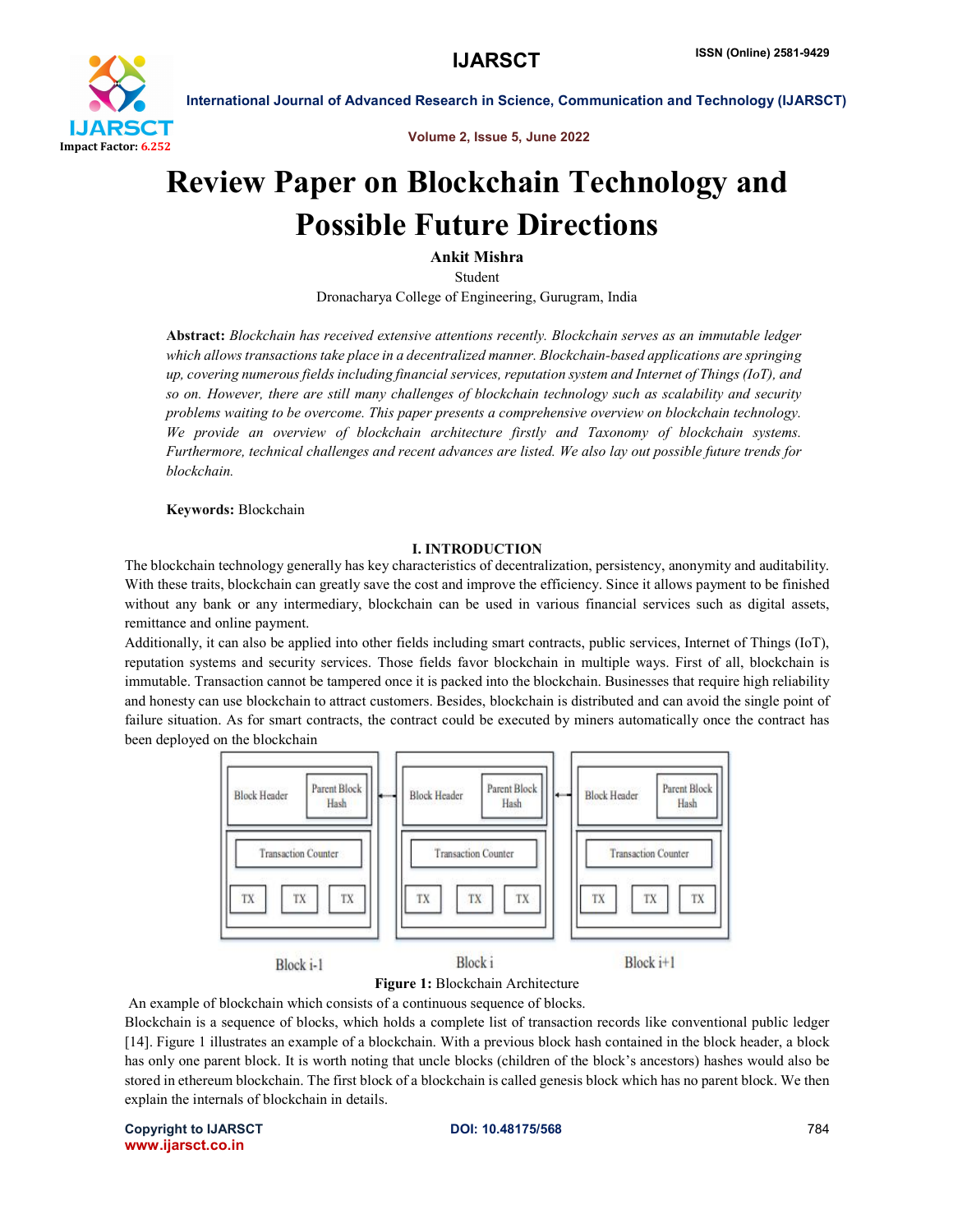

#### Volume 2, Issue 5, June 2022



Figure 2. Block Structure

#### 2.1 Block

A block consists of the block header and the block body as shown in Figure 2. In particular, the block header includes:

- 1. Block version: indicates which set of block validation rules to follow
- 2. Merkle tree root hash: the hash value of all the transactions in the block.
- 3. Timestamp: current time as seconds in universal time since January 1, 1970.
- 4. nBits: target threshold of a valid block hash.
- 5. Nonce: an 4-byte field, which usually starts with 0 and increases for every hash calculation.
- 6. Parent block hash: a 256-bit hash value that points to the previous block.

### 2.2 Digital Signature

Each user owns a pair of private key and public key. The private key that shall be kept in confidentiality is used to sign the transactions. The digital signed transactions are broadcasted throughout the whole network. The typical digital signature is involved with two phases: signing phase and verification phase.

#### 2.3 Imp Characteristics of Blockchain

Majorly, Blockchain has following key characteristics.

- Decentralization In conventional centralized transaction systems, each transaction needs to be validated through the central trusted agency (e.g., the central bank), inevitably resulting to the cost and the performance bottlenecks at the central servers. Contrast to the centralized mode, third party is no longer needed in blockchain. Consensus algorithms in blockchain are used to maintain data consistency in distributed network.
- Persistency Transactions can be validated quickly and invalid transactions would not be admitted by honest miners. It is nearly impossible to delete or rollback transactions once they are included in the blockchain. Blocks that contain invalid transactions could be discovered immediately.
- Anonymity Each user can interact with the blockchain with a generated address, which does not reveal the real identity of the user. Note that blockchain cannot guarantee the perfect privacy preservation due to the intrinsic constraint
- Auditability Bitcoin blockchain stores data about user balances based on the Unspent Transaction Output (UTXO) model: Any transaction has to refer to some previous unspent transactions. Once the current transaction is recorded into the blockchain, the state of those referred unspent transactions switch from unspent to spent. So transactions could be easily verified and tracked.

#### 2.4 Taxonomy of Blockchain Systems

Current blockchain systems are categorized roughly into three types: public blockchain, private blockchain and consortium blockchain

 Consensus determination - In public blockchain, each node could take part in the consensus process. And only a selected set of nodes are responsible for validating the block in consortium blockchain. As for private chain, it

Copyright to IJARSCT **DOI: 10.48175/568** 785 www.ijarsct.co.in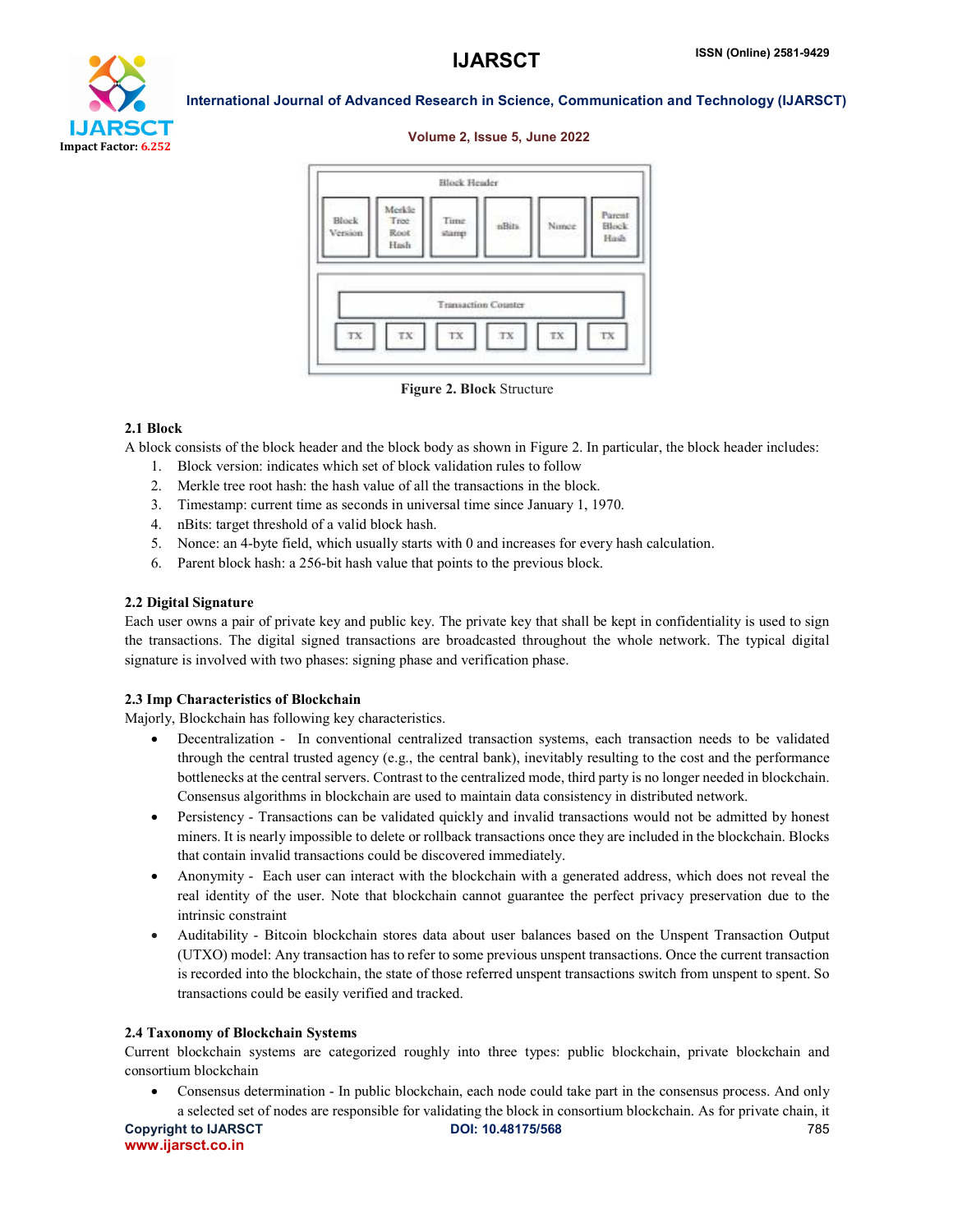

#### Volume 2, Issue 5, June 2022

is fully controlled by one organization and the organization could determine the final consensus.

- Read permission Transactions in a public blockchain are visible to the public while it depends when it comes to a private blockchain or a consortium blockchain.
- Immutability Since records are stored on a large number of participants, it is nearly impossible to tamper transactions in a public blockchain. Differently, transactions in a private blockchain or a consortium blockchain could be tampered easily as there are only limited number of participants.
- Efficiency It takes plenty of time to propagate transactions and blocks as there are a large number of nodes on public blockchain network. As a result, transaction throughput is limited and the latency is high. With fewer validators, consortium blockchain and private blockchain could be more efficient.
- Centralized The main difference among the three types of blockchains is that public blockchain is decentralized, consortium blockchain is partially centralized and private blockchain is fully centralized as it is controlled by a single group.
- Consensus process Everyone in the world could join the consensus process of the public blockchain. Different from public blockchain, both consortium blockchain and private blockchain are permissioned.



Fig. 3: An scenario of blockchain branches (the longer branch would be admitted as the main chain while the shorter one would be deserted)

#### III. POSSIBLE FUTURE DIRECTIONS

Blockchain has shown its potential in industry and academia. We discuss possible future directions with respect to four areas: blockchain testing, stop the tendency to centralization, big data analytics and blockchain application.

#### 3.1 Blockchain Testing

Recently different kinds of blockchains appear and over 700 cryptocurrencies are listed up to now. However, some developers might falsify their blockchain performance to attract investors driven by the huge profit. Besides that, when users want to combine blockchain into business, they have to know which blockchain fits their requirements. So blockchain testing mechanism needs to be in place to test different blockchains

#### 3.2 Stop the Tendency to Centralization

Blockchain is designed as a decentralized system. However, there is a trend that miners are centralized in the mining pool. Up to now, the top 5 mining pools together owns larger than 51% of the total hash power in the Bitcoin network [53]. Apart from that, selfish mining strategy [10] showed that pools with over 25% of total computing power could get more revenue than fair share

#### 3.3 Big Data Analytics

Blockchain could be well combined with big data. Here we roughly categorized the combination into two types: data management and data analytics. As for data management, blockchain could be used to store important data as it is distributed and secure. Blockchain could also ensure the data is original.